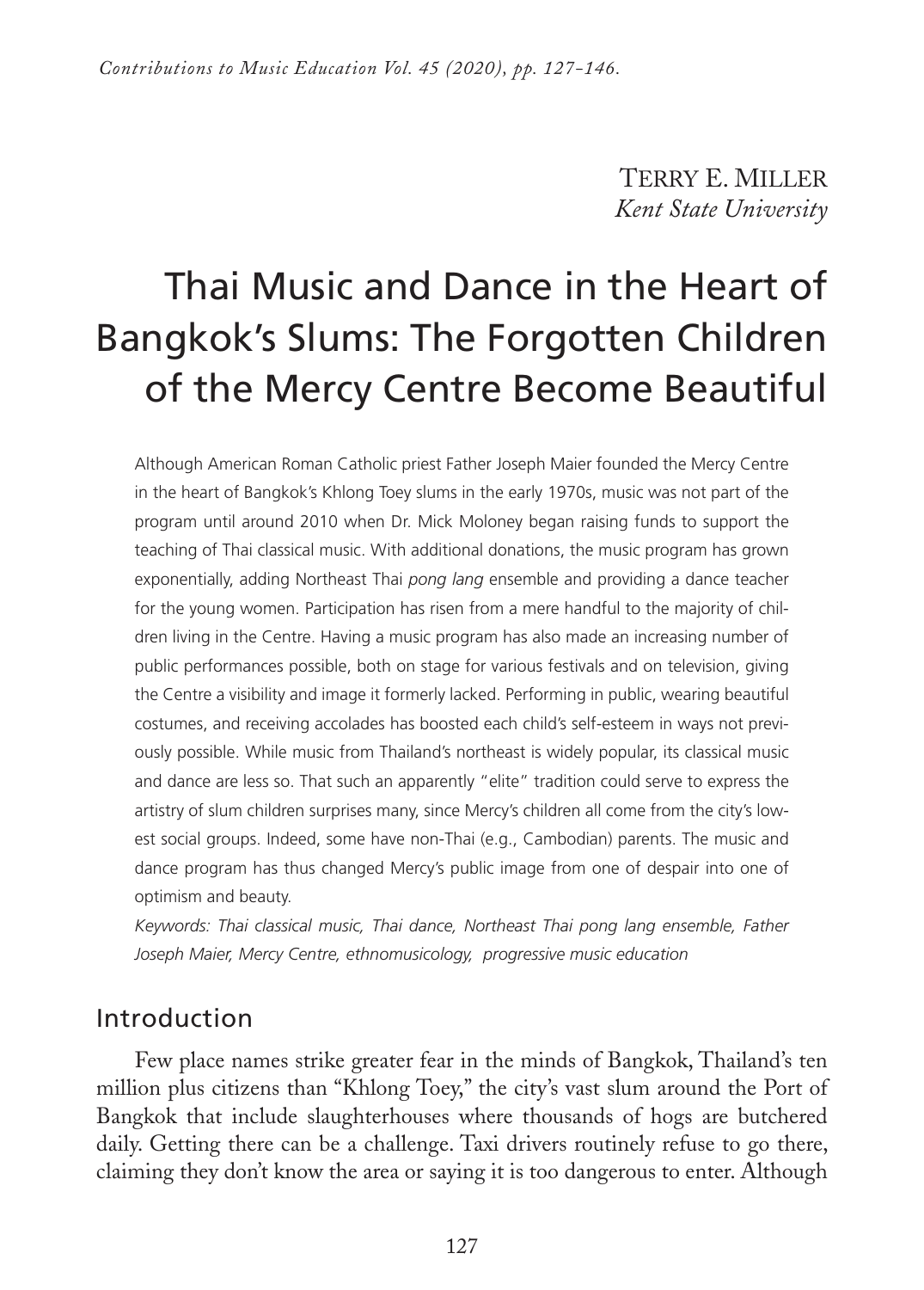close to Sukhumvit Road and its many upscale ex-pat communities, to a Tesco-Lotus hypermarket, and to Bangkok University, once you cross the railroad track and enter the slum, you do find yourself in a distinctly different world. Lanes are narrow, children and adults throng the area completely closed in with small shops, houses, street vendors, and a constant hubbub of activity. In some ways Khlong Toey resembles other areas in Bangkok, but this place is fundamentally different. As a "slum," it is not surprisingly also an area with a concentration of drug dealing and abuse, alcohol abuse, child abuse and trafficking, prostitution, robbery, and Bangkok's worst poverty. It was Khlong Toey and its endless needs that attracted American Roman Catholic priest, Father Joseph Maier, in 1972 after ministering to remote Catholic communities in northeast Thailand and northern Laos for five years.



*Saturday morning rehearsal with several American visitors observing. Father Joe at the rear. Note that all photos are by Terry E. Miller, and provided copyright free, with permission.*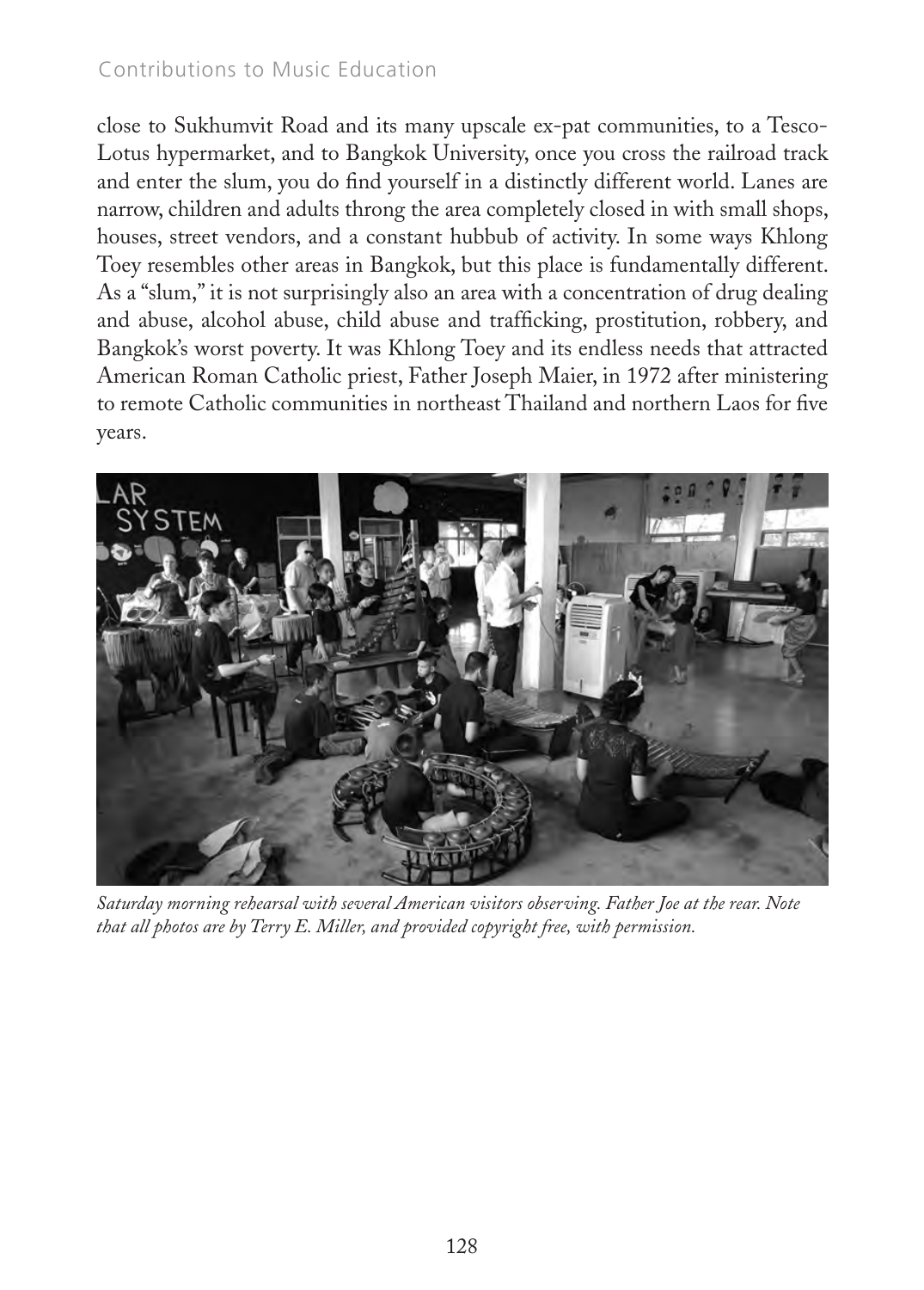## Ethnomusicology Meets Music Education

While in North America the fields of Music Education and Ethnomusicology are mostly seen as distinct, ethnomusicological research routinely encounters pedagogy. Music transmission practices throughout the world are aspects of "music education" in the broadest sense but normal areas for study by ethnomusicologists. Less frequent are explorations by music education researchers into these practices. The author has previously written about the unexpected effectiveness of how Thai classical music is transmitted to students of all ages and backgrounds (see "Lessons from Thailand: Why Thai Music Teachers are so Successful." *The Orff Echo* 46-2 (Winter, 2014): 22-27). Because music transmission at Mercy is less formal than that seen in classrooms, this venue provides an unusual opportunity for researchers in both fields to address the stress and despair of slum life while teaching music and dance to raise self-esteem.

The author, first trained in organ performance and Western Musicology, drifted into Ethnomusicology after having been drafted into the U.S. Army in 1968 and assigned to Vietnam for the year 1969-70. There he encountered Southeast Asian music for the first time, both that of Vietnam as well as Thailand, the latter through a week-long leave in January, 1970. Subsequently, he conducted Ph.D dissertation research in northeast Thailand for fourteen months. Since then he has continued to research and write about matters involving Thai music.



*Dancers and musicians practice Isan (NE Thai) music with teacher in background.*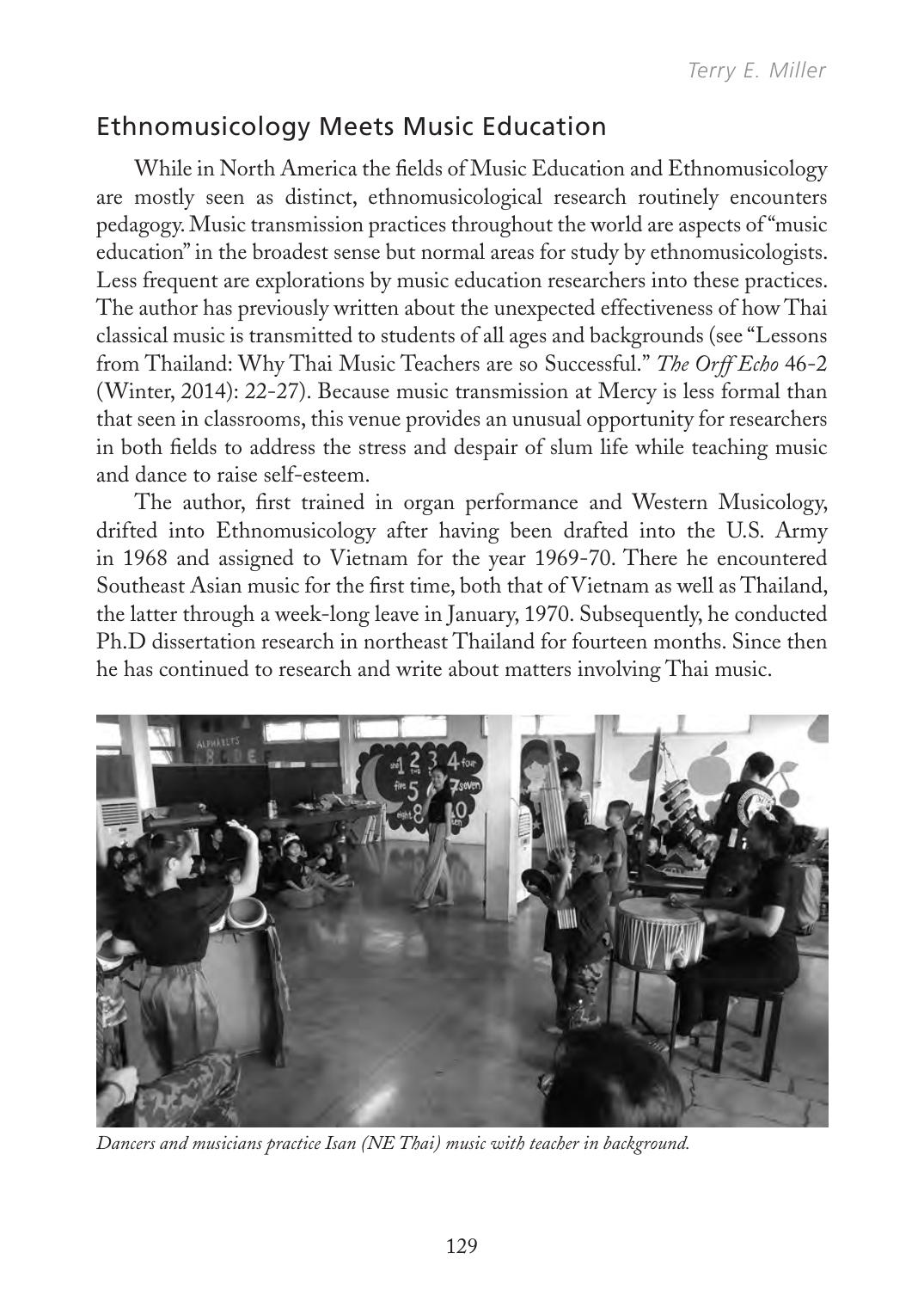#### A Place of Healing and Hope

Father Joe, as he is known to all, began his ministry in Bangkok already fluent in Thai. Soon after arriving, Father Joe joined with a Thai nun, Sister Maria Chantavarodom, to found the Human Development Foundation as an umbrella organization and the Mercy Centre in the heart of Khlong Toey, specifically in an area called "Jet sip rai" (Seventy rai [similar to acres]). For many years Father Joe lived in a surprisingly humble house within the squalor of Khlong Toey, but at the insistence of a wealthy donor who feared for Father Joe's safety and health, he later moved into a modern residence on the grounds of Mercy Centre. Over the years the Mercy Centre has grown into a large complex that includes offices, residences for around two hundred rescued children, classrooms, a small chapel, and recreational areas. In addition, Mercy operates some twenty-three pre-schools in various areas of Bangkok whose students live with their families in those areas. Father Joe's work has been the subject of three books, two (*The Open Gate of Mercy* and *Welcome to the Bangkok Slaughterhouse*) written by him with internationally known author Jerry Hopkins, and Greg Barrett's *The Gospel of Father Joe: Revolutions* and *Revelations in the Slums of Bangkok*.

Music played only a minor role in the Mercy Centre's education and therapeutic work for most of its 48 years even though Father Joe had a music background. It was Irish singer, musician, and scholar, Dr. Mick Moloney, Professor of Music and Irish Studies at New York University, who first proposed adding music to Mercy's program in 2007 after he began living part of the year in Bangkok and discovered Father Joe's mission. Moloney, though not a specialist in Southeast Asian music, proposed adding Thai classical instrumental music to the program. To that end, Moloney, along with another Irish musician, Donie Carroll, began raising money to purchase musical instruments and pay teachers. He continues to organize at least one benefit concert per year in New York City to raise money for a growing number of part-time teachers, mostly senior or graduate students from various Bangkok universities.

In the early years of the program, few students participated, and the instruments sat idle much of the time. Because the purpose of the program was to offer a gratifying participatory experience to children who had grown up impoverished and abused, Thailand's classical instrumental tradition did not at first appear to have been an obvious choice. What Thai people call *phleng thai doem* and non-Thai call "classical music" was long associated with the aristocracy and the court. It was customarily performed in the great homes of old Siam's richest and most powerful families, as court entertainment, and for rituals, both private and national.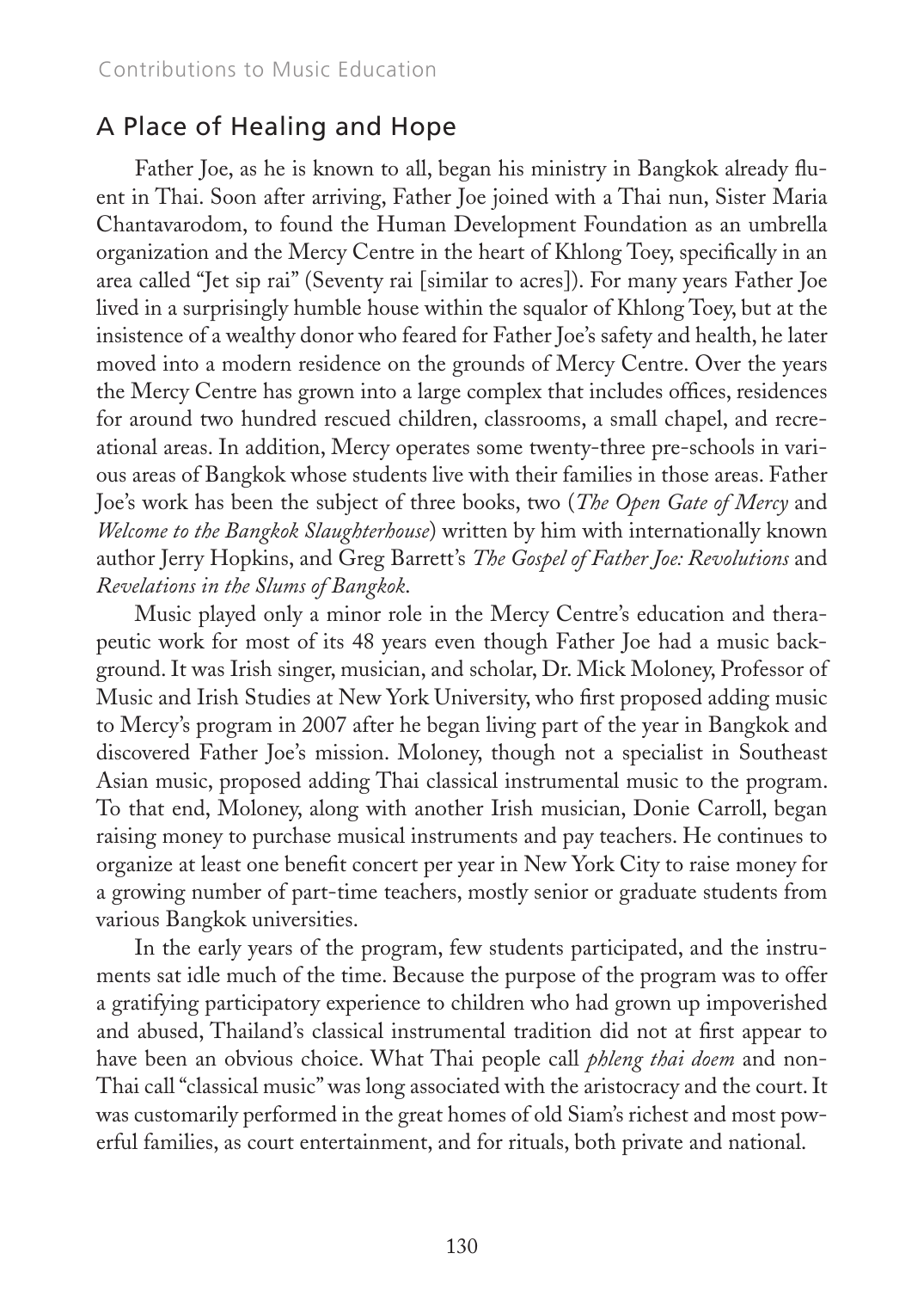As the term *classical* suggests, it was the most highly developed form of music in Siamese culture, requiring elaborate and expensive instruments and a cadre of skilled musicians who could spend all their time learning and practicing elaborate and often lengthy compositions created by master musicians. Fortunately, however, even serious Thai compositions can be played by beginners using simple instrumental idioms, since the versions for each instrument are not fixed in the details.



*Two male teachers instruct two female students on ranat thum (foreground) and ranat ek (background).*

## Some Important History

Until the Revolution in 1932 when the absolute monarchy of Rama VII (King Prajadhipok) was overthrown, and Siam became a constitutional monarchy, classical music had been largely the domain of the wealthy elite. In the years following the revolution, when the court was vastly reduced in wealth, the old court music establishment was moved to what came to be called The Fine Arts Department (*Krom Silapakon*), a part of the new government bureaucracy. Many musicians who had previously been employed by aristocrats now had to seek employment elsewhere, even in commercial entertainments such as the many forms of commercial *lakhon* (dance drama) then in vogue. Making the situation even worse, military strongman Field Marshall Plaek Phibun-songkhram became Prime Minister, serving two terms: 1938-44 and 1948-1957. During his first term, he issued a series of cultural edicts including some that suppressed old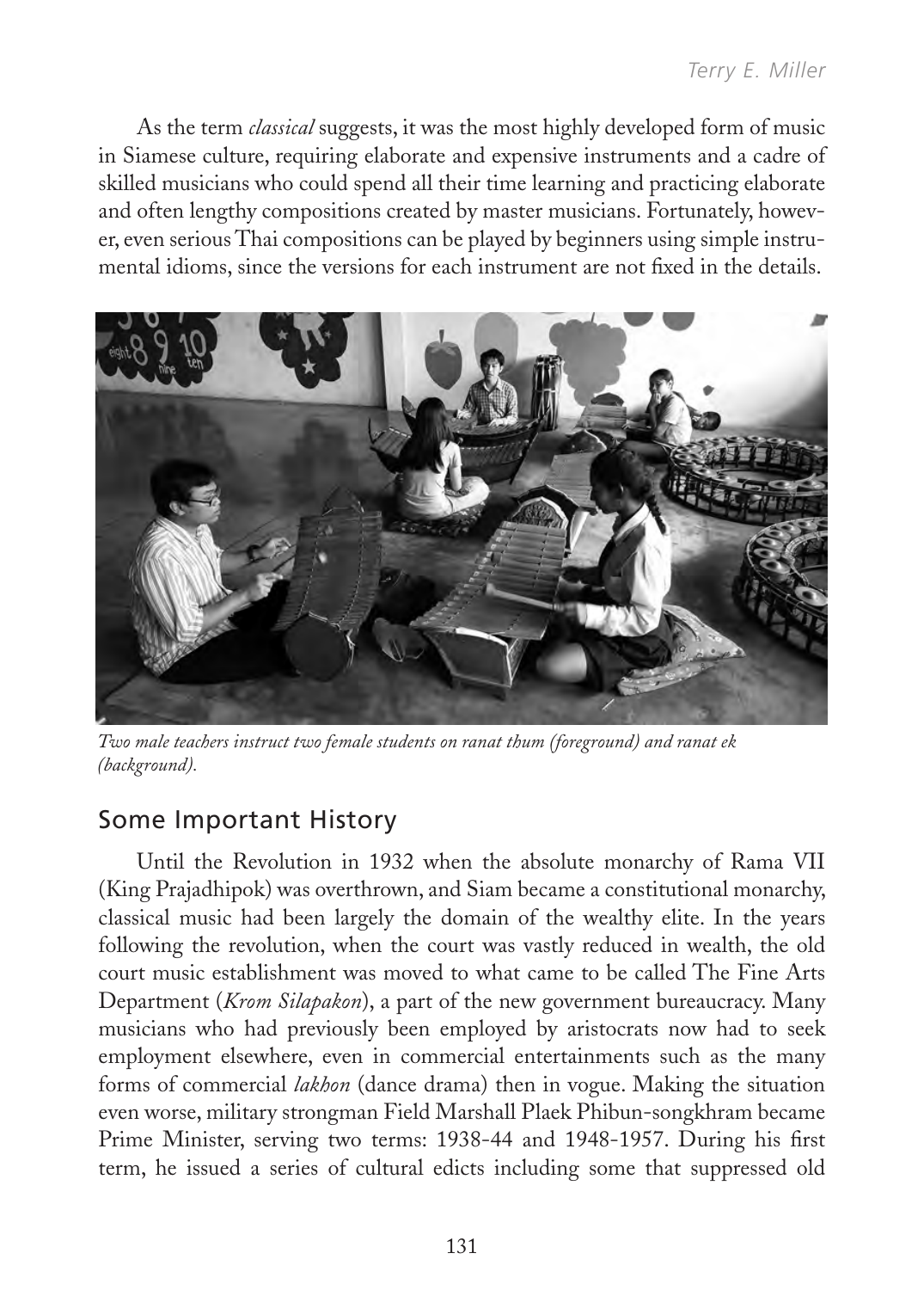traditions and required modernizations. These included a near total ban on the performance of classical music. This led to a requirement that musicians sit on chairs rather than the floor and a preference for classical music to be performed on Western percussion instruments. Classical music remained largely in *exile* for decades, only having emerged slightly by 1959-60 when David Morton, then a doctoral candidate at UCLA, did his pioneering dissertation research.

By late 1972 when I (the author) began doctoral dissertation research in Thailand the ban had been unofficially lifted. But the study of music was not yet considered academic except for a limited program at Ban Somdet Chao Phraya College in Bangkok where students could major in what was called "music education." Otherwise, Thai classical music was limited to extra-curricular music clubs at each college or university. It was only during the 1980s that music came to be accepted as an academic discipline, first in Bangkok and gradually in the provinces. During the 1990s, additionally, both classical and regional music programs began flourishing not just at the university level but throughout public education. Within the first decade of the new century, music study had become normal and widespread throughout Thai academia, from pre-school to graduate school, though none of the schools were designated as conservatories in the European sense.

When Thai classical music was being incorporated into the program at Mercy, Thai classical music was already a form of music open to all people or all ages, regardless of social or economic status. While it has never been competitive with Thailand's many forms of popular music, including some modern types derived from "traditional" forms, classical music is seen as a valid and continuing expression of what is again being touted as "Thainess," ironically an idea that originated with Prime Minister Phibun-Songkram, whose policies decimated Thai music in the mid twentieth century. Audiences and parents are therefore accustomed to hearing classical music performed at school fairs and competitions, on television, and as part of both religious and national festivals, whether they understand and appreciate it or not. Nonetheless, it can be assumed that few of the children living or studying at Mercy, on account of their difficult backgrounds, had previous opportunities to play—or even hear—classical music.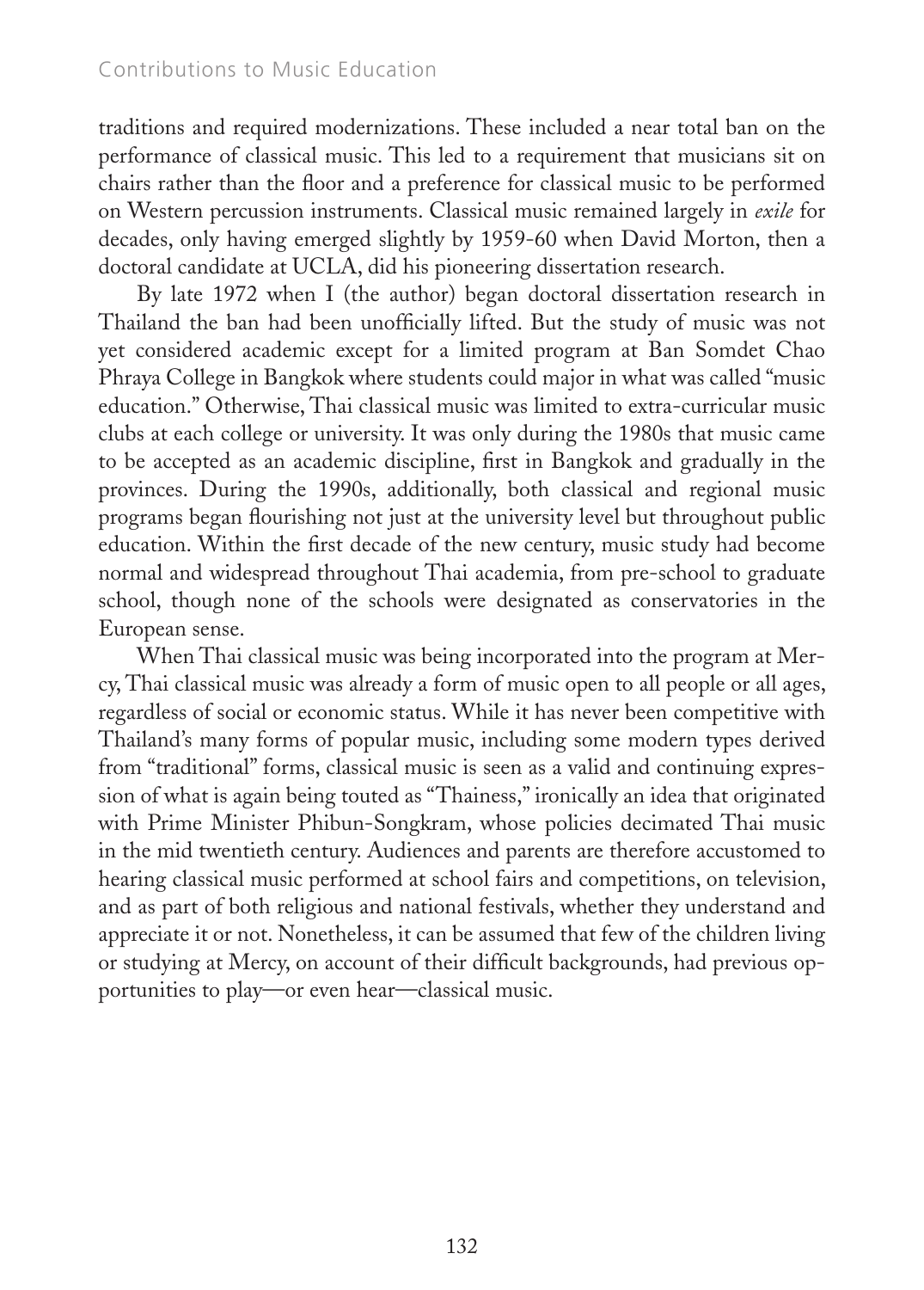

*Dancer and musicians perform Isan music on-stage for a World Festival held outdoors at Central World Mall.*

## Understanding Thai Musical Literature

Father Joe and Mick Moloney selected and hired part time teachers who now normally teach on Sunday mornings in a large room on the third floor of the main building. Because there is no air-conditioning, the windows are open allowing the sounds to permeate the larger area around Mercy. Though an odd sound within Khlong Toey, such sounds are commonly heard around other schools throughout Bangkok. But these are not the only musical sounds emanating from that resonant room high up in the building. There is also a set of popular "combo" instruments that competes with the classical music, and it has the added advantage of amplification. For some time, only boys or young men were attracted to the popular music, while only a few girls/young women played classical music. While the popular group continues to function to this day, the classical program has grown so dramatically in recent years that the popular music is now somewhat eclipsed and has ceased to represent Mercy's music students to the public.

Thai classical music is especially challenging in that each musician must play his or her instrument with enough competence to reproduce a complete composition. While all Thai music was composed at some point by an individual teacher/ player/composer, it was also not written down in notation. Instead, the composer transmitted the *structure* directly to his disciples as all sat at their instruments. These compositions are well thought out, complex in texture, and fixed in form,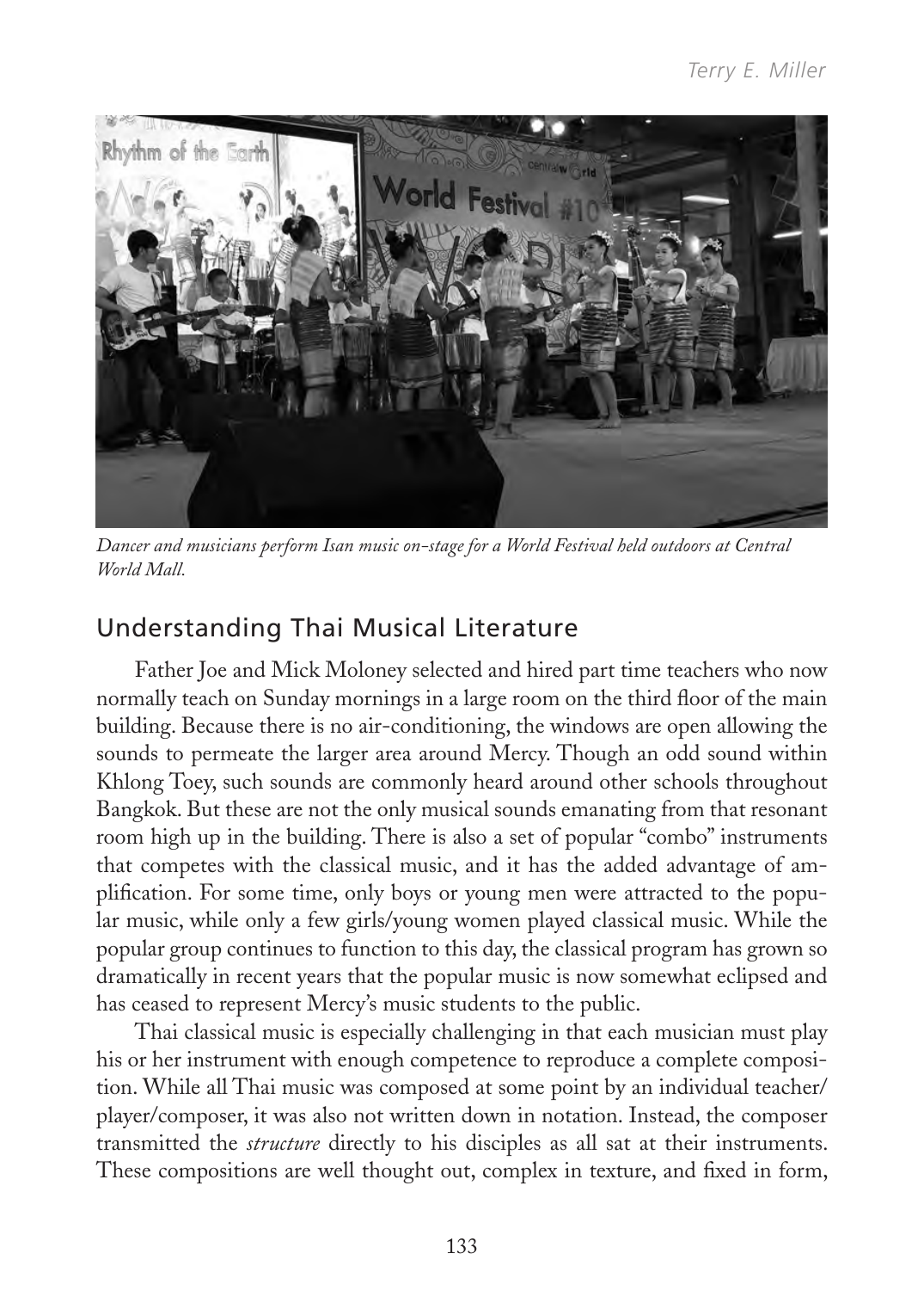but only in a fundamental way, not in the details. Normally the composer dictates his composition by playing the most fundamental idiom, that of the larger gong circle (*khawng wong yai*). This instrument's idiom is relatively slow moving and consists mainly of octaves, fourths, fifths, along with some individual pitches. Considered the least dense version of the composition, it is called the *luk khawng* (gong circle version).

Each musician in the ensemble, regardless of instrument, imitates and reproduces this on his or her own instrument in the same basic form, but as each learns the structure he/she begins to "realize" that structure in the particular idiom of the instrument. The higher xylophone (*ranat ek*), for example, realizes the structure in continuous octaves in contrast to the low density of notes on the large gong circle, this called *thang ranat ek* (higher xylophone idiom). The lower xylophone (*ranat thum*) plays a complex and rhythmically varied version, while the smaller/higher pitched gong circle (*khawng wong lek*) plays an active and more continuous idiom. Beyond these fundamental instruments certain ensembles may use any of three bowed instruments, two having two strings (*saw duang* and *saw u*) and one having three strings (*saw sam sai*), though the latter is too difficult for beginners. One of two possible blown instruments may be added, an end-blown fipple flute (*khlui*) or a quadruple reed with a bulbous wooden body (*pi nai*). Each of these instruments also has its own distinct idiom. Melodically, then, Thai classical music has a complex heterophonic texture (i.e., simultaneous variations), with all musicians playing the same fundamental compositional structure but each in the distinct idiom of the instrument at hand.

This sounds quite challenging and is even difficult for Thai college music majors. The students at Mercy simply have no time to develop such sophistication since their only lessons are simultaneous with their only rehearsal, all held jointly in one room on Sunday morning. Thai music, however, admits to all levels of idiomatic complexity, from simple "basic melody" versions to those of virtuosos. Beginner ensembles, in fact, sometimes play in unison or near unison. This flexibility is one factor that makes Thai classical music accessible to players at any level.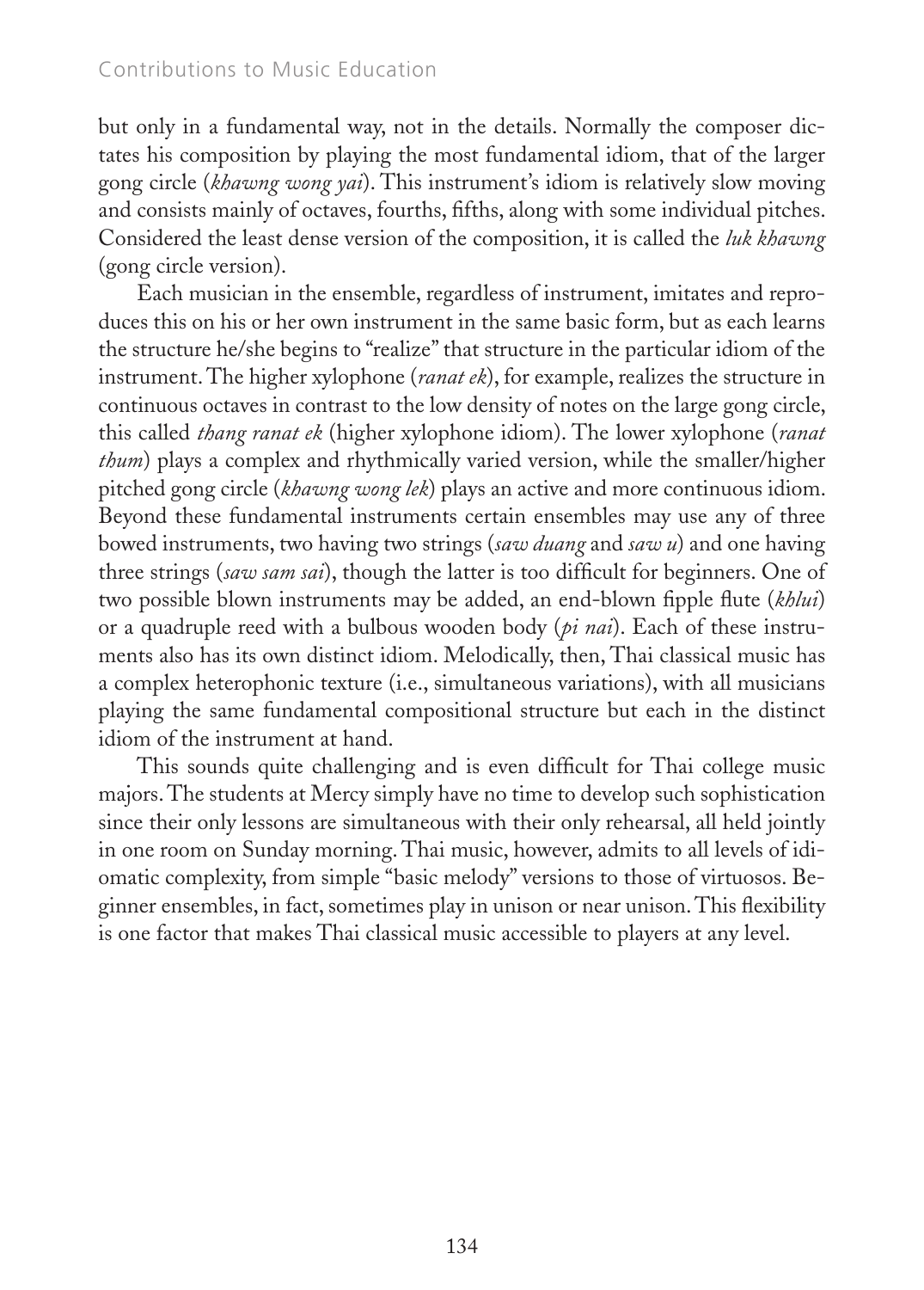

*Students practice Thai classical music on xylophones while teacher (standing) offers coaching.*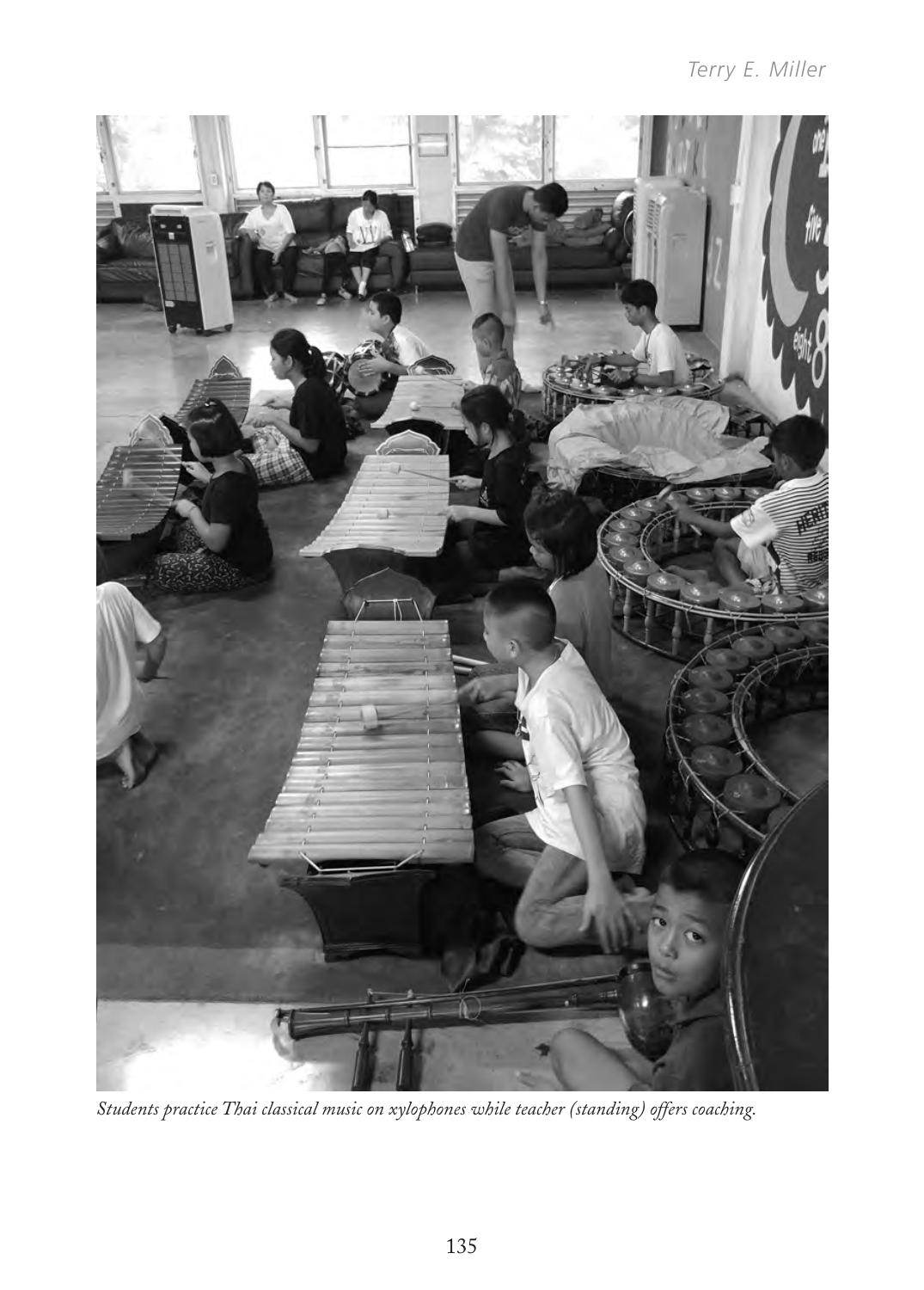In addition to the melodic instruments, there are rhythmic instruments that articulate the music's colotomy (rhythmic/metric structure). Thai music is organized in cycles and the beats articulated audibly by a pair of small bronze cymbals connected with a string, the onomatopoetically named ching (or *ching chop*). Players produce two sounds, the undamped, weaker beat "ching" when struck together with a glancing blow and the damped, stronger beat "chap" when struck and held (damped) together. A colotomic cycle is four beats: ching, chap, ching, chap, the final "chap" being the strongest beat of the cycle and called the *siang dok*. Thus Thai music is "end accented," and what sounds like a downbeat to non-Thai ears is heard as the final beat of a cycle by Thai musicians. Since the children at Mercy had likely only heard popular music previously, which is front accented because it is Western in style, they would have to adjust when playing classical music, though this must be learned intuitively, since Thai teachers would not articulate the differences. Nonetheless, playing the *ching* is a task that can be given to beginners. Even first-time players can be handed a simple gong and beater or a pair of wooden sticks to be struck together, usually on the final stroke of the cycle.

More challenging are the drum patterns that match the *ching* cycle. While the latter does not change, drum patterns are highly varied depending on which drum-beat system (*nathap*) is used and at which of the three density levels (*chan*). There are three such levels: third level (*sam chan*), second level (*sawng chan*), and first level (*chan dio*). *Sawng chan* is considered the "normal" or "basic" level, with sam chan, twice the length of *sawng chan* and being the augmentation/doubling of the melody, and *chan dio*, half the length of *sawng chan*, being the diminution of the melody. In other words, when realizing the expanded level (*sam chan*) players fill in extra pitches between the fundamental pitches and when realizing the shortened level (*chan dio*), reduce the pitches to only those that are fundamental to the composition's structure. Thai music is famous for its *phleng thao* compositions, in which the same melodic structure is realized in all three levels, starting with *sam chan*, and played continuously. In that case, the *ching* player must know when to change patterns. Additionally, there are drum patterns for other kinds of repertory, the details of which exceed the scope of this article.

Overall, the Thai classical repertory has a broad range of genres and styles that vary from highly complex, motivically organized compositions to short, lyrical compositions that in many cases have become near "folk/popular melodies" known to most Thai and heard in many forms other than classical. These include arrangements for dance band, piano solo, orchestra, and as background music. The players at Mercy Centre mostly play the shorter, more lyrical pieces, though their ability to approach more sophisticated compositions, especially those that accompany dance, has increased as the program has grown.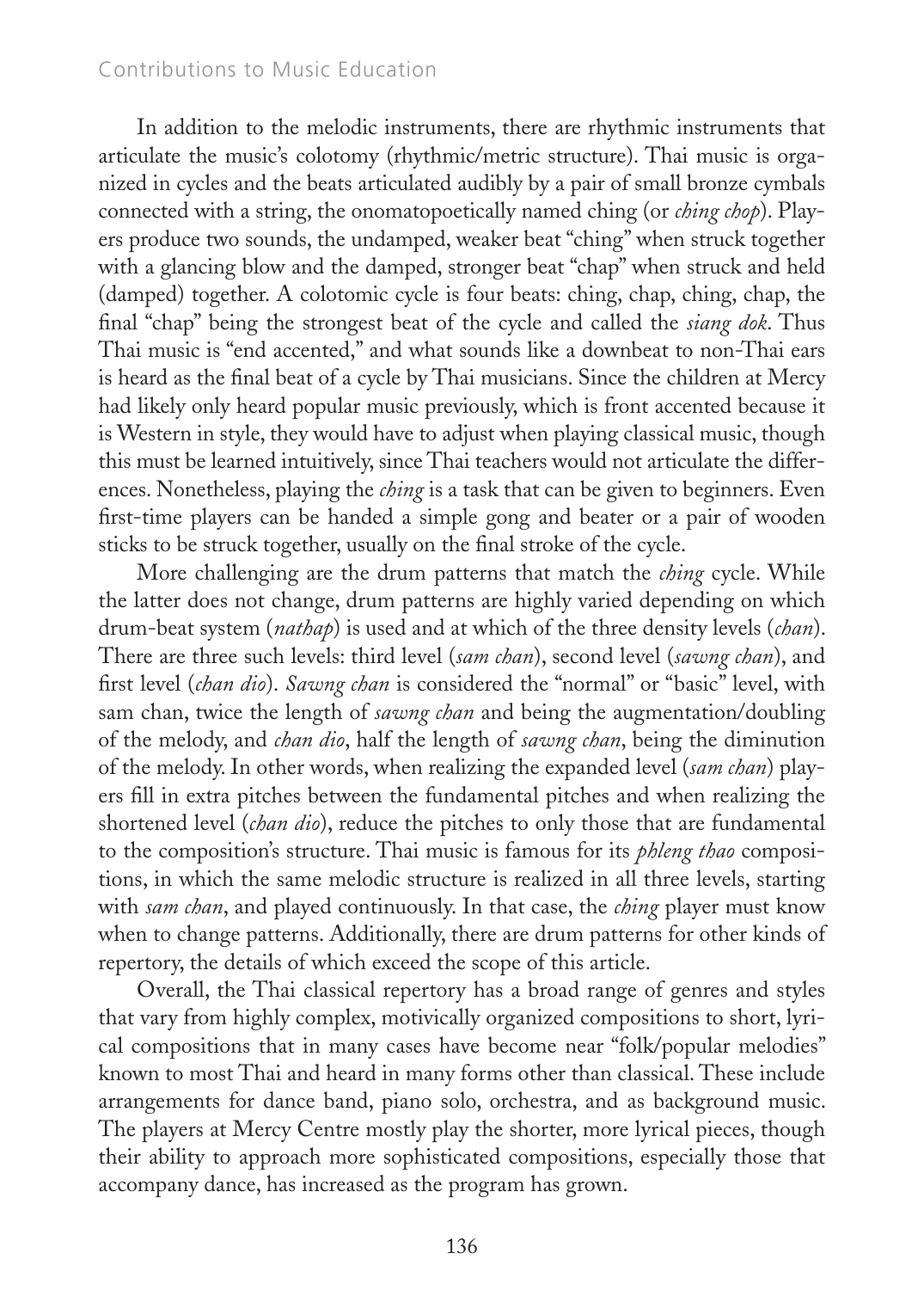

*A teacher helps dress young dancers in traditional dance costumes.*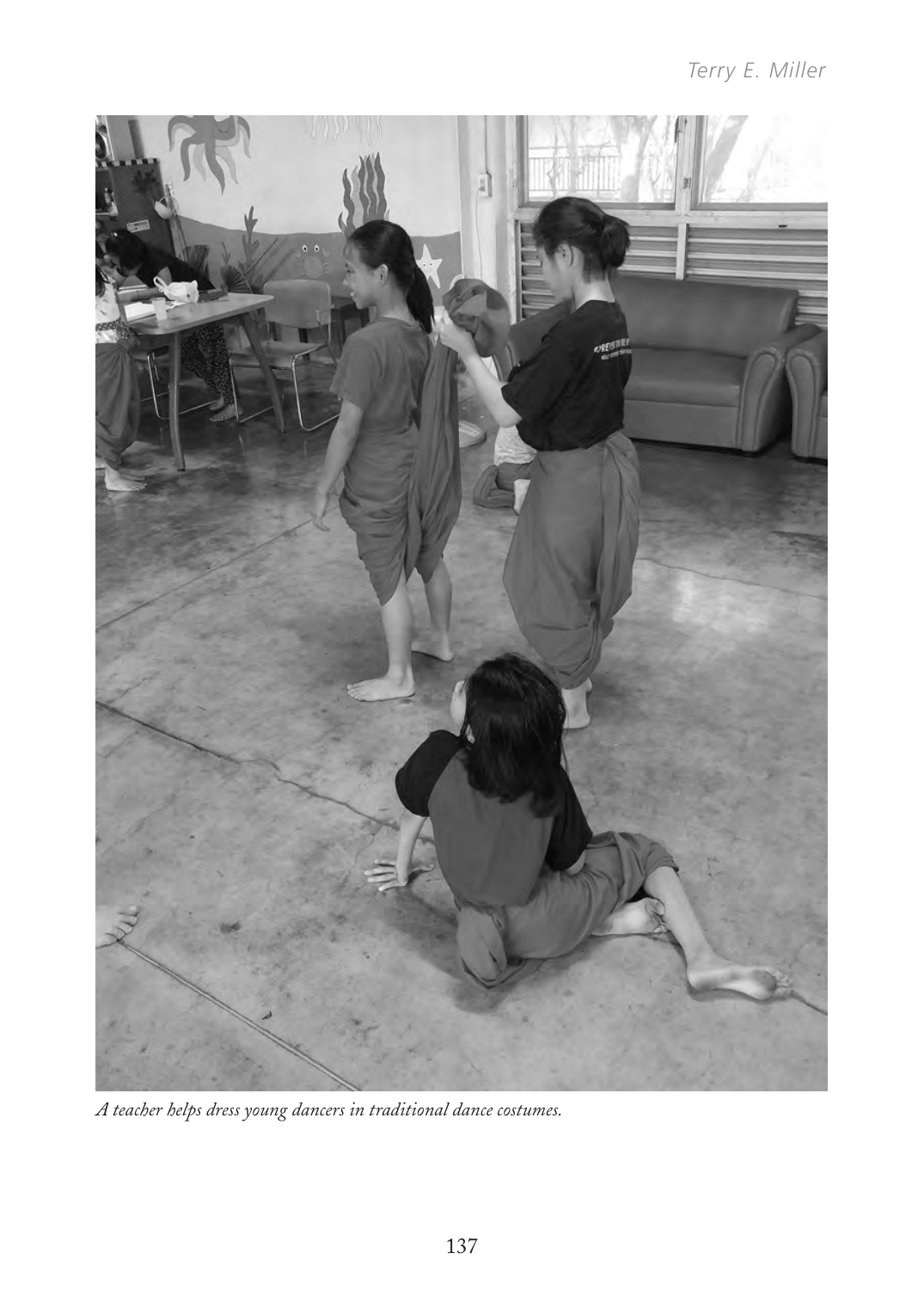## A Trajectory of Change

Two other factors changed the trajectory of Thai music at Mercy over the past four years. First, the author and his wife donated a full set of musical instruments from northeast Thailand, an area commonly known as Isan. Thailand has four named regions whose musical cultures were each distinctive in the past but now less so as regional musics have been co-opted or adapted by musicians in Bangkok and in academia. Thai classical music is characteristic of Bangkok and the central plain extending as far north as Sukhothai and as far south as Nakhon Srithamarat. Northern music, chiefly in the form of small instrumental ensembles, flourishes in the provinces of the far northwest bordering Laos and Myanmar and in the north's most prominent city, Chiangmai. Southern music, chiefly as shadow theatre (*nang talung*) and human theatre (*nora*), flourishes in the most southern provinces, with the cities of Nakhon Srithamarat, Phattalung, and Songkhla being most significant culturally. Northeastern music flourishes in the vast expanse of provinces on the Khorat Plateau, bordered on the north and northeast by the Maekhong River that divides Laos from Thailand, and on the south by Cambodia. However part of Isan, the three provinces bordering Cambodia, are primarily Khmer/Cambodian culturally.

When the author began his dissertation research on northeast Thai music early in 1973, the Isan region was considered an undesirable backwater of the kingdom, the poorest region, and the region from which most menial workers in Bangkok (gardeners, maids, taxi and tuk tuk drivers, and day laborers) originated. Isan food, language, dress, and mannerisms were considered worse than low brow—vulgar—by most central Thai. Isan music, then primarily *khaen* free-reed mouth organ played alone or accompanying narrative or repartee singing (*lam*), was incomprehensible to central Thai, since the language spoken and sung was essentially Lao. While Lao is part of the Tai language family, it is little understood by central Thai speakers.

Between that time—the early 1970s—and the advent of the 21st-century, a major shift of attitude occurred that was driven in part by the success of certain new forms of Isan music. Several factors came into play. First, tens of thousands of people had over time migrated from Isan to Bangkok in search of work, since Isan was undeveloped and depended largely on agriculture, a sector that was subject to great fluctuations in the weather, from drought to flood. Besides, Isan produces sticky rice (*khao nio*), not the sweet-smelling "jasmine rice" that has made Thailand famous worldwide. Isan/Lao food was also considered disgusting, primarily aspects like raw minced beef (*lap*), raw fermented fish (*pla ra/pa dek*), and even green papaya salad (*tam mak hung/som tam*) with its field crabs still in the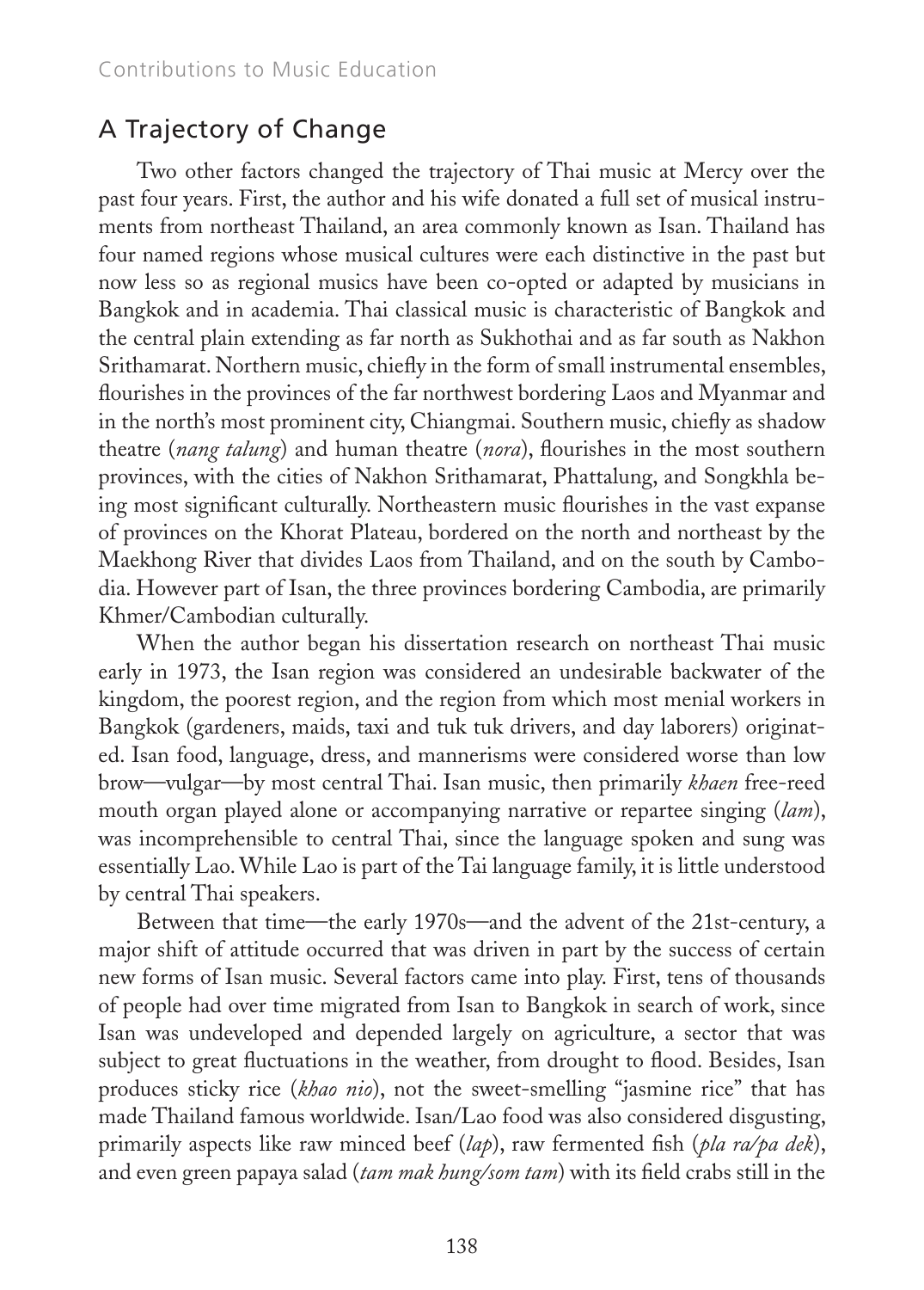shell. Workers in Bangkok who came from Isan typically tried to rid themselves of their accents, spoke central Thai, and assumed the lifestyle of their ostensibly superior compatriots.

The same period saw the rise of a new genre of popular song, the *luk thung*. *Luk thung* songs contrasted sharply with the older dance/jazz songs popular among Bangkok's elite, the *luk krung*, literally "children of the city." *Luk krung* lyrics were poetic and sophisticated, attempting to express emotions and experiences appropriate to *hi-so* (high society) life. *Luk thung* ("children of the fields") songs expressed the experiences and feelings of ordinary villagers and working people in more direct terms. Their lyrics were nevertheless poetry but poetry easily understood by people of any level of education.

*Luk thung* composers, referencing the lives of regional workers and farmers, often invoked the sounds of regional music, and there were *luk thung* songs representing each of Thailand's four regions. *Luk thung* songs for an Isan audience were typically in the Isan language and referenced local music with the *khaen* mouth-organ idiom or imitations of traditional singers (*mawlam*). Some songs even included the actual instruments, and as *luk thung isan* grew in popularity, some traditional singers "crossed over" into *luk thung* while these songs began to be included in performances of local theater (*lam phloem* and *lam mu*) . Besides the vast market of northeasterners living in Isan, there was a significant population of Isan migrants living in Bangkok, this segment having greater economic resources than their relatives and friends back in the villages.

Over time—the 1980s, 1990s, and beyond—Isan-style *luk thung* songs came to dominate the national market, both because there were far greater numbers of listeners and for their sheer energy, power, and overall attractiveness. Like their city cousins, the *luk krung* song, many were actually in an old ballroom dance beat, the "cha cha cha." In Isan large troupes that performed nothing but *luk thung* songs on temporary stages set up at fairs and festivals swamped the older forms of traditional theatre, *lam mu* and *lam phloen*. These genres, which were built around both old and new stories and accompanied by slightly modernized Isan music, had to update themselves by incorporating more and more luk thung songs.

Eventually these nearly crowded out the original story. But the raging success of Isan *luk thung* among Isan people, heard variously live, on radio, and on television, began attracting people from other regions, and gradually, *luk thung* songs from Isan came to dominate throughout Thailand. This was a significant element in the shift from general disapproval of Isan culture to becoming increasingly "cool." Isan music became the energy of the popular music culture in Thailand. Indeed, John Clewley's chapter on "Thailand: Songs for Living" in *World Music: The Rough Guide* (London: Penguin, 2000, II.241-53), though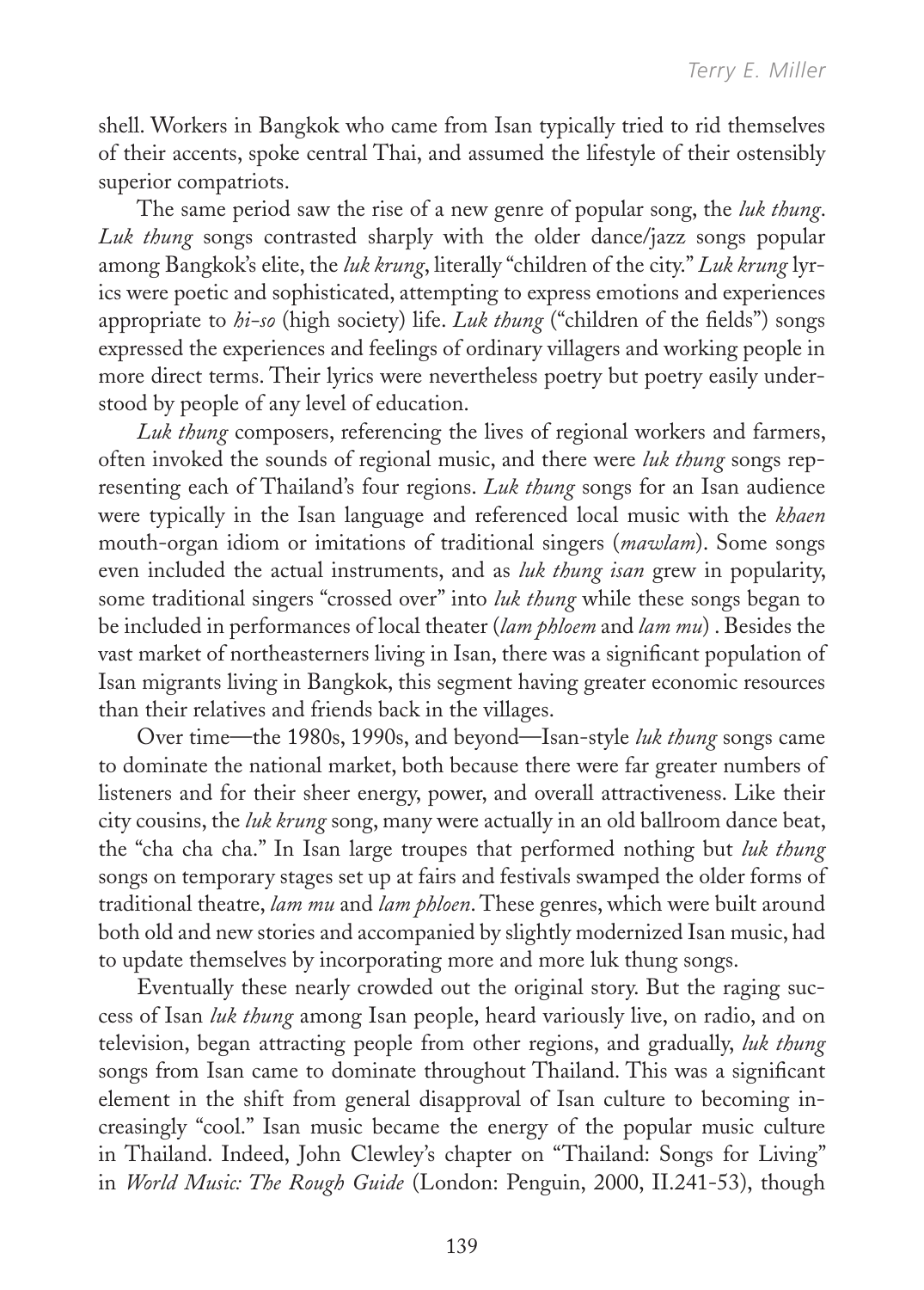expected to cover a broad range of Thai music styles, focuses primarily on Isan's *luk thung* artists.

It was only because Isan *luk thung* songs led the way towards acceptance of Isan culture that the adoption of the "*pong lang* ensemble" at Mercy became possible. *Luk thung* songs were still mostly sung in the Isan language and therefore difficult for non-Isan people to understand. The development of the *pong lang* ensemble during the later 1970s into the 1980s offered a lively form of instrumental music that not only omitted language but added the visually engaging spectacle of dance.

The main instrument, the *pong lang*, is a vertical xylophone of graduated sizes of logs strung together with rope and hung on a frame, largest (lowest pitched) logs on top. Tuned pentatonically (notes 123 56), the *pong lang* allows for two players, one playing simple but engaging melodies with two wooden beaters and a second at the side continuously striking two logs a fifth apart to create drones. Typical instruments have a range of about 2 ½ octaves, thus some 12 or 13 logs. Drones are also characteristic to the sound of the *khaen* mouth organ, when players hold or plug two pipes to sound continuously (though they also respond to tonguing). As an instrument, the *pong lang* developed from a simple field instrument consisting of a few logs, a cultural characteristic of Kalasin Province in the far northeast. When the author "discovered" the instrument in 1973, it was already being played separately in Isan restaurants in Bangkok but otherwise little known outside Kalasin Province. Over time it has become one of Isan's iconic instruments along with the *khaen* and a plucked lute to be discussed below. Because its tuning is both pentatonic and in conformity to Western tuning, most listeners find the music immediately accessible, quite unlike the music of the classical ensembles.

*Pong lang* music gradually developed into a small ensemble, with other local instruments being added over time. The oldest and most basic was the *khaen*, a raft-form free-reed mouth organ having 6, 14, 16, or 18 bamboo pipes, each with a silver-copper alloy free reed fitted into the pipe inside a carved wooden windchest. Instruments with 16 pipes have been standard since the mid twentieth century. Players inhale and exhale through the wooden windchest while opening and closing finger holes on the bamboo pipes to produce sounds, since pipes only sound when the finger hole is covered. The tuning is heptatonic, with tones and semitones resembling a Western diatonic scale rather than the central Thai equidistant tuning. Since any pipe whose finger hole is closed will sound, it is possible to produce sonorities somewhat resembling "harmony."

In addition, each *khaen* mode requires two pipes to be closed with fingers or plugged with the black insect wax that seals the pipes into the windchest (*khisut*)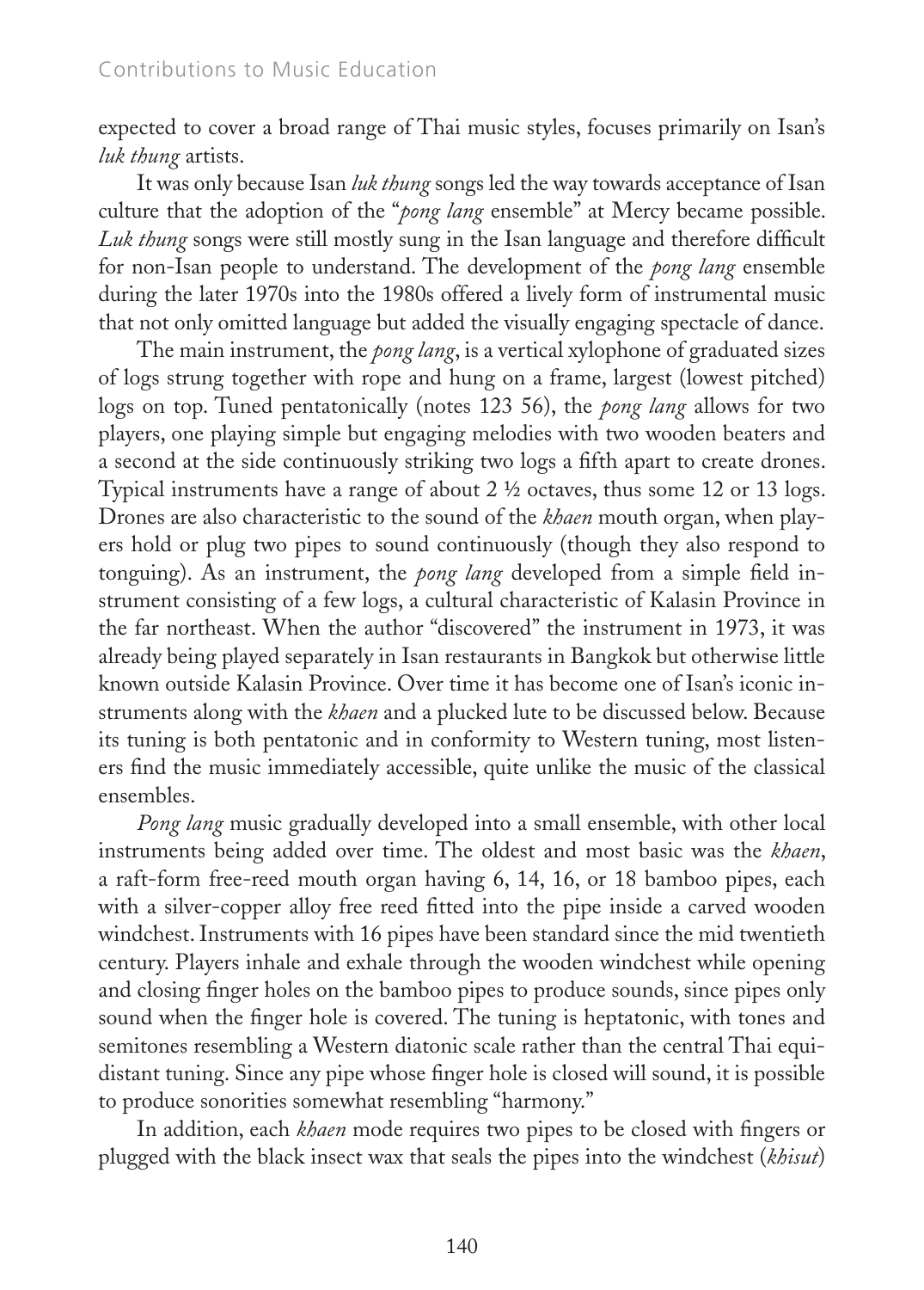to produce drones. Rather than producing continuous sounds, the drone pipes respond to tonguing. Another traditional instrument added was the *phin*, a villagecreated plucked lute having 2 to 4 strings and a series of frets that define pentatonic tuning. Players pluck the strings with a plectrum, sometimes running their fingers over and stopping two strings simultaneously to produce parallel "harmonies." By the time the *pong lang* ensemble had developed fully in the 1970s, however, electrified phin having solid bodies with pickups had become common.

One of the more unusual instruments incorporated is the *wot*, originally a child's sound maker consisting of a circular bundle of short bamboo pipes cut on one end at an angle to split the air, all of this formed around a ball of beeswax. A child tied a string to the other end and swung the toy around him/herself in the air to produce sounds or threw it like a torpedo for the same effect. By 1973 the same man who was promoting the *pong lang* instrument in Kalasin Province began playing a pentatonically-tuned wot like panpipes, twirling the instrument (like an old IBM Selectric type ball) to get melodies. Obviously, the *wot* had to be amplified to be heard. In recent years the *wot* has become the symbol of Roi-et Province, with several giant sculptures of a wot on display in the provincial city. As I write, the provincial government is erecting a 101- meter tall tower in the center of the city, the top part built to look like a *wot*; it is 101 meters because Roi-et means one hundred and one.

The ensemble required percussion as well. Some instruments, such as ching, thin cymbals called *chap*, and *krap* wood blocks, were borrowed from classical music. While drums can vary, the most prevalent have been the *klawng yao*, waisted, single-headed long drums hung on a player's shoulder with a strap. Such drums are found widely within Thailand, Laos, and Cambodia, probably having originated from the Burmese *ozi*.

But there is one more "instrument" that is as confounding as it is attractive: the *phin hai* (literally, stone lute). This "instrument" has been exploited fully at Mercy. Originally the *phin hai* was a series of three or more clay pots in graduated sizes with thin rubber belts fastened over the upper openings. Intended to produce bass sounds, the player plucked the bands which resonated in the pots. Such instruments became obsolete when amplification was adopted along with a preference for the electric bass *phin*. The original practice required an attractive female performing a simple dance while plucking the bands. Although the *phin hai* lost its musical function, the most attractive female dancer in the troupe continued to perform behind and over the now empty pots, simulating the hand motions of the past. In many performances, she has become the center of attention and her dances ever more creative.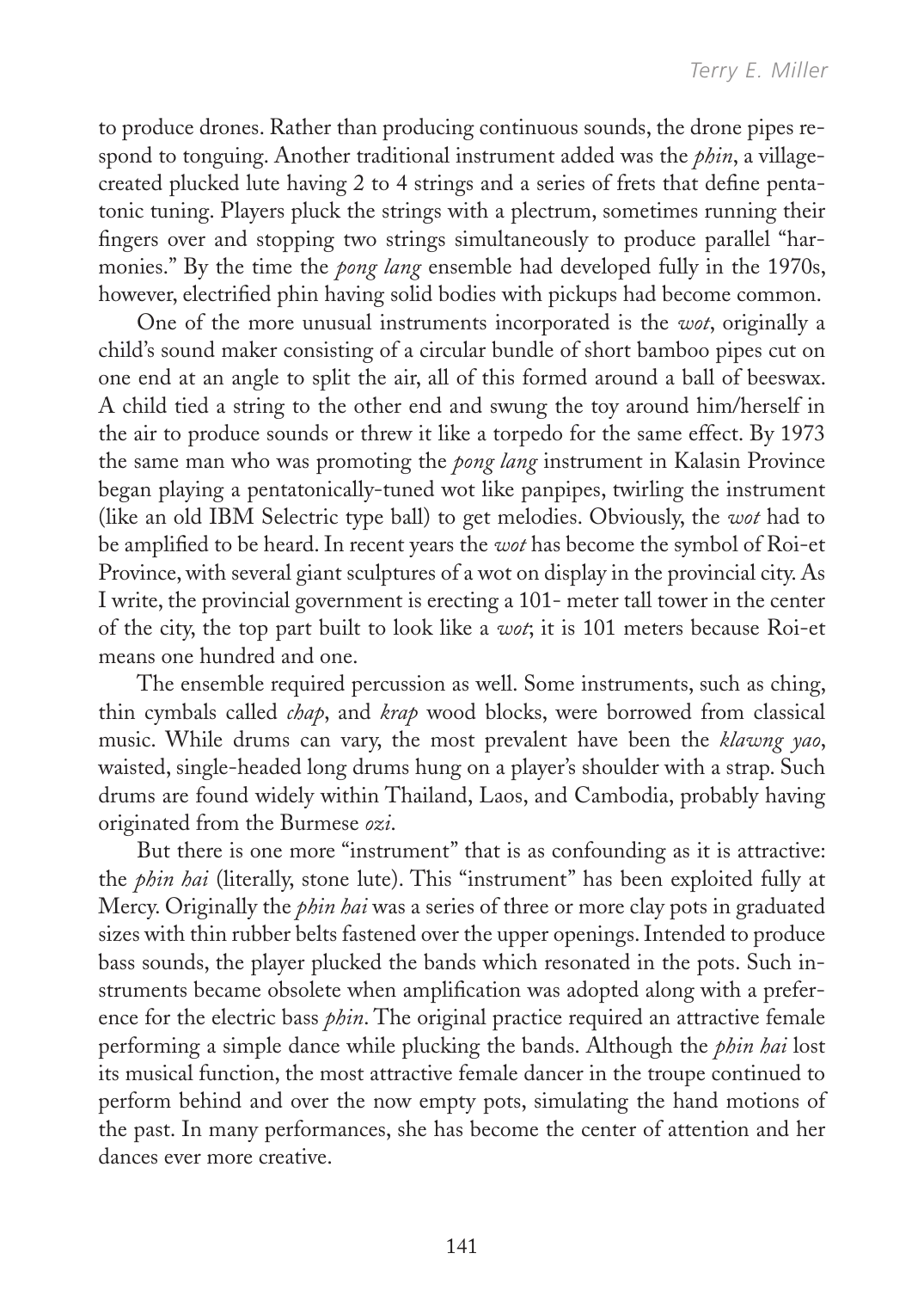While *pong lang* music was itself tuneful with a lively beat and played by an energetic group of performers, what made the ensemble far more attractive was the addition of dancers, especially young women clad in attractive costumes invoking the traditional colors and design patterns of Isan. The male players wore traditional blue village shirts with a long, colorful sash around the waist (*pakaoma*). The women usually had their hair made up attractively and smiled throughout the performance. Some dance groups also included male dancers and even transgender males appearing as women. New songs were created to depict simple pantomimed stories, such as boy and girl falling in love, young men and women happily going to the fields, fishing or hunting scenes, etc. Everything about *pong lang* ensemble is "pleasant" and avoids any lingering negative associations with Isan food, language, and other stereotypes.

After the *pong lang* ensemble developed in Isan, it began to be promoted more broadly elsewhere in the Thailand. The signal that Isan music had been accepted as "Thai" came when the Thai government began presenting the ensemble internationally. At last the nation's cultural officials had found a kind of Isan music they did not find embarrassing. Without the barrier of Lao lyrics, *pong lang* ensemble was seen as ideal for Buddhist and national festivals, "folk" festivals, four-regions shows, and as a representative of Thai culture abroad.

Where Thai classical music was often complex and confounding, *pong lang* music was tuneful and lively. Where traditional Lao singing and *khaen* playing was esoteric, *pong lang* was immediately accessible. Where Thai classical dance was slow moving and subtle, *pong lang* dance was lively and often realistic. During the 1990s *pong lang* ensembles began appearing in school, college, and university programs, not just in Isan but in Thailand's other three regions. In Isan, however, *pong lang* became the pre-eminent college ensemble, and grand festivals of and competitions among *pong lang* ensembles have become the predominant form of public Isan music.

When the author and his wife proposed adding a *pong lang* ensemble to Mercy's music program, the stage had long been set, but no one anticipated that the response would be so enthusiastic. Not only were Mercy's children now able to participate in what was considered Thailand's "coolest" ensemble, but there was space for an unlimited number of young women to dance. Competent teachers were hired, and Saturday rehearsals (later moved to Sunday), now required of everyone, became the highpoint of the week. Importantly, Father Joe saw that the pong lang ensemble had transformed a small and mostly unnoticed program into an attractive and effective aspect of Mercy's outreach. Father Joe found money to buy dance costumes for the children and encouraged everyone to participate. The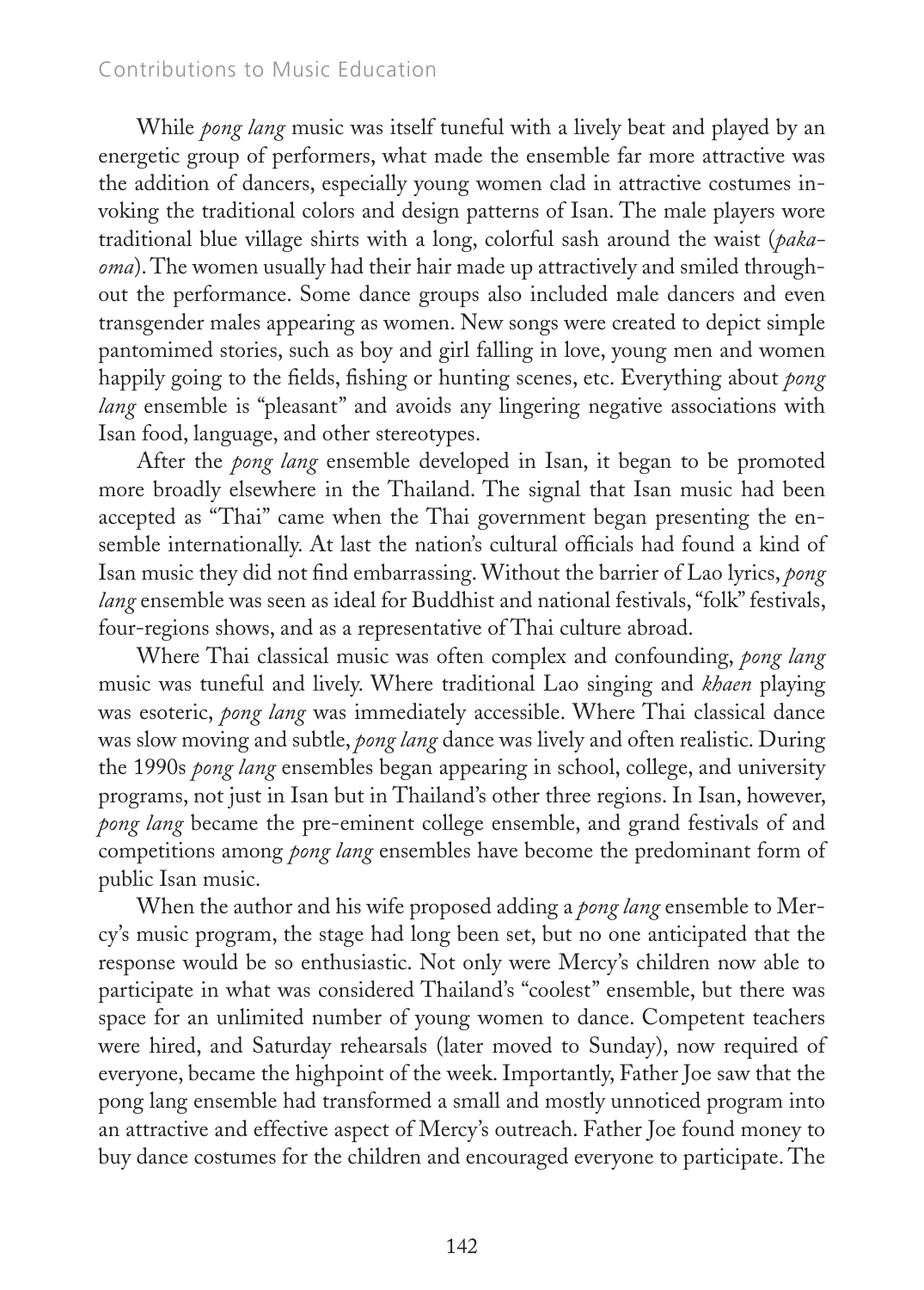young woman who has been teaching dance now for several years (Miss Sarocha Jeedklam) has developed an unusual level of rapport with the young female dancers, and they work exceptionally hard for her.

#### Giving Voice to Forgotten Children

Consider the transformation of these young female dancers. All were born and raised in Bangkok's most notorious slums. Most were cast off, abused, inflicted with AIDS, or orphaned by parents who were imprisoned or simply disappeared. In Thai society, these children had no status whatsoever; their life prospects were grim. Suddenly they were wearing beautiful traditional dance costumes and performing for adoring audiences both within Bangkok and beyond, live and on television. Accompanied by the mostly male instrumentalists, they became the new face of the Mercy Centre. As expressed by American ethnomusicologist Joanna Bosse, they were "becoming beautiful," a thought also echoed earlier by writer Jerry Hopkins when he observed them in performance (see Joanna Bosse, *Becoming Beautiful: Ballroom Dance in the American Heartland* [Champaign, IL: University of Illinois Press, 2015])

In 2017, having a large group of dancers, Father Joe decided to augment the Thai classical instruments with the addition of two-stringed fiddles (*saw duang* and *saw u*), vertical bamboo flute (*khlui*), and a small Chinese-derived two-bridge hammered dulcimer (*khim*), allowing the dancers to begin performing Thai classical dances along with the more folkish Isan dances. It appears that some of the enthusiasm associated with the *pong lang* ensemble transferred to the Thai classical ensemble, with more players, especially boys, joining. Since Thai instruments are relatively expensive, Father Joe purchased student model instruments, including inexpensive plastic flutes (*khlui*) for everyone to use.

Mercy's music program had thereby gone from a few students playing a small group of Thai instruments on an irregular basis to a major rehearsal each Saturday or Sunday enjoyed by virtually all students as well as the occasional visitor or donor. As they have become better known, they have been offered more opportunities for public performance. These have brought both visibility and a positive image to Mercy and its newly energized students.

Considering the context of modern Bangkok, where popular music, both Thai and Western, permeates society and where nearly everyone wishes to be perceived as "modern," the attractiveness of traditional Thai and Isan music performance at Mercy comes somewhat as a surprise. Perhaps not having to present themselves as modern and hip—something they were neither seen to be nor thought of themselves being—gave them permission to assert their "Thainess" with an unapolo-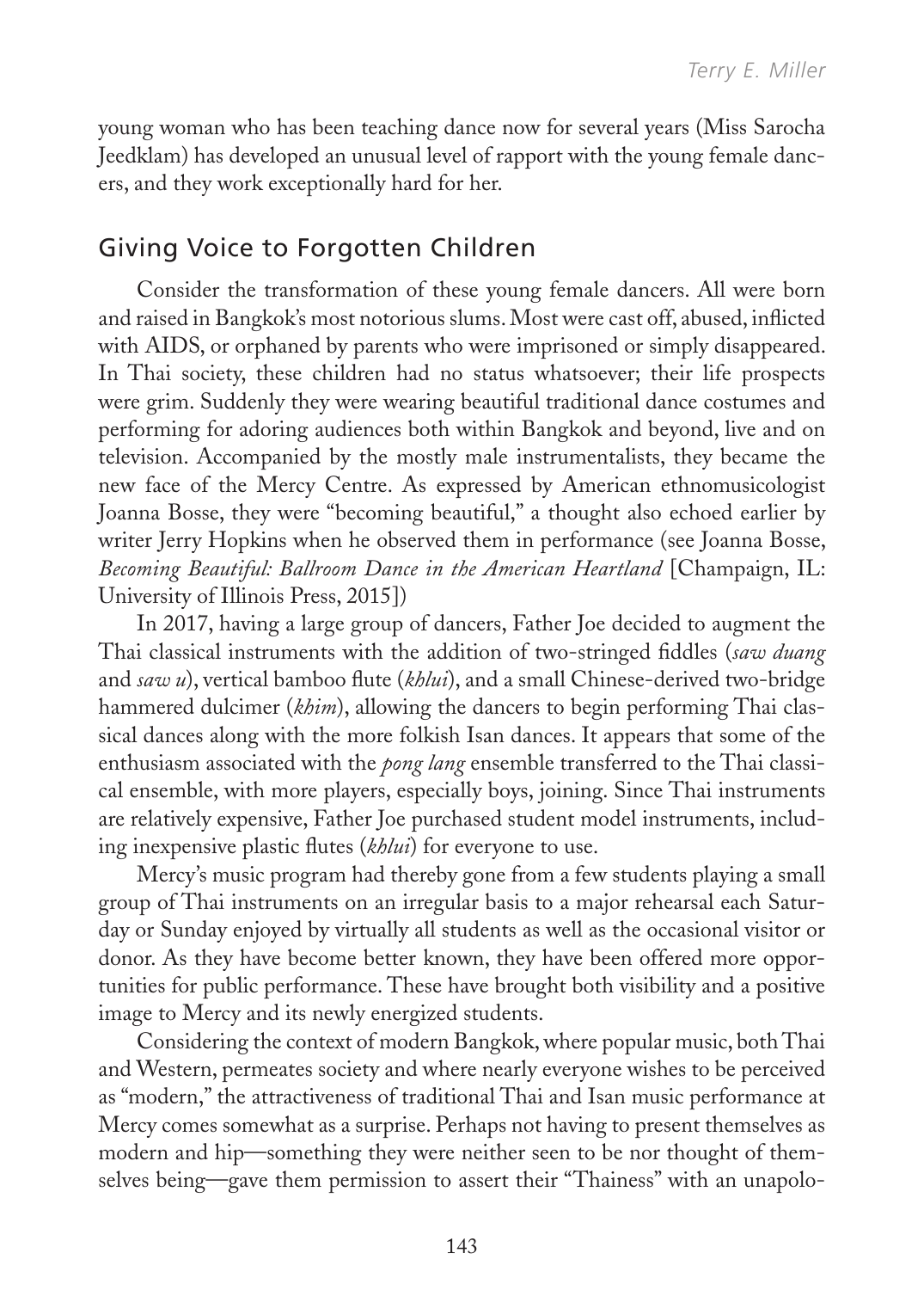getic gusto. Whichever is the case, their appearances at public events, some seen by a broad public, have not just aided Mercy's reputation but immeasurably enhanced the images of self held by the student participants. Having come from some of the worst backgrounds imaginable, they have found a venue where they are seen as talented, beautiful, and normal.



*Father Joe offers advice and encouragement to a group of young dancers.*

## Moving Forward

While Mercy's program was created without reference to any other programs as an apparent opportunity, the idea of using music and dance as therapy for children with difficult backgrounds is occurring elsewhere too. Founded in 1997 by Dr. Jane Aronson, *World Wide Orphans* (www.wwo.org) is an organization operating in several countries that uses *Element of Play*® as the basis for their programs to help children in stressed situations. As stated in their website:

Element of Play® is a program developed by WWO to transform the lives of children and families in communities impacted by the trauma of conflict, disaster and poverty. The evidence-based program helps children meet developmental milestones in the areas of communication, social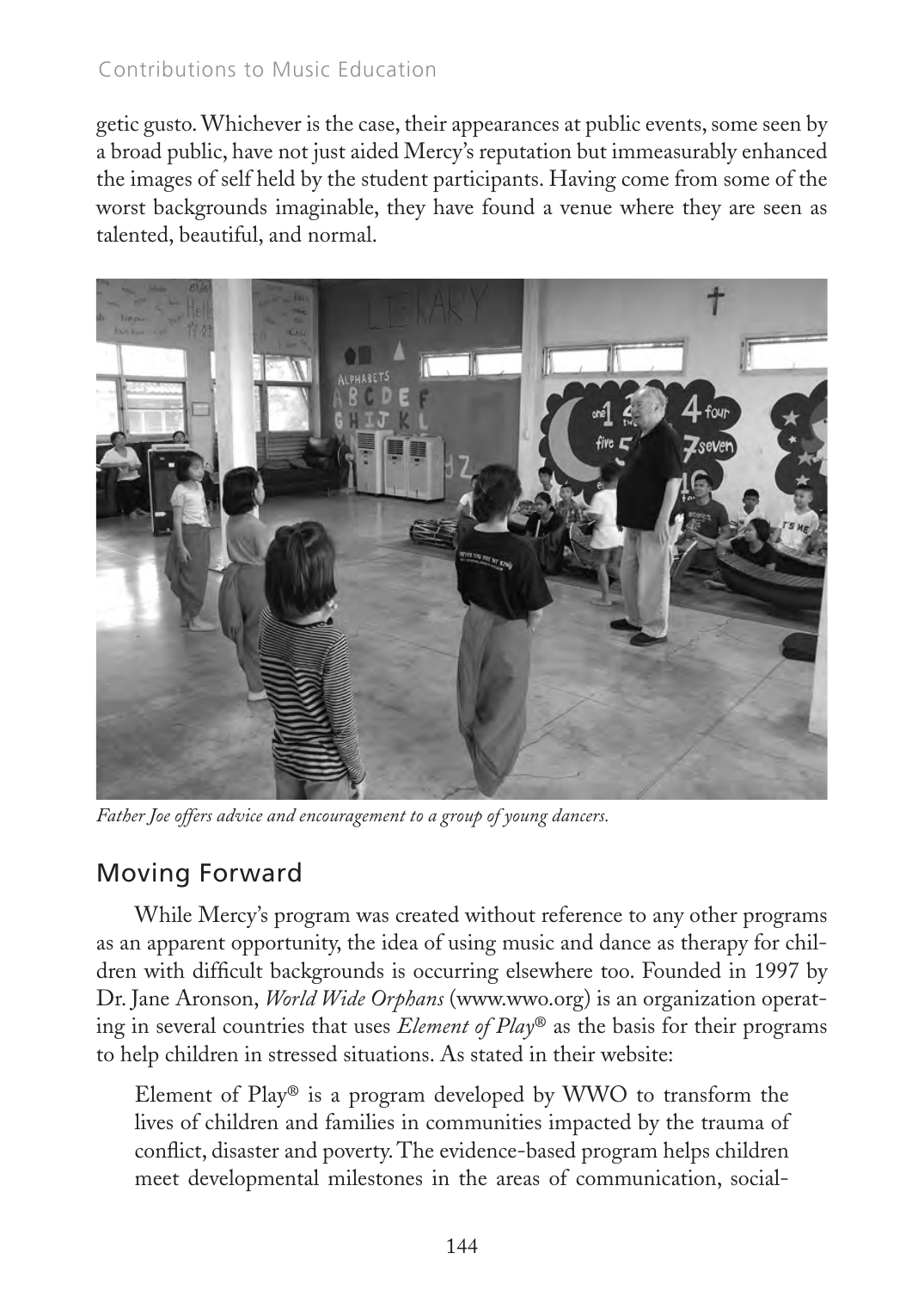emotional, fine & gross motor and cognition, and build the necessary skills to engage with their peers for both social and academic success. In Haiti, for example, they use drumming and dancing as a form of therapy with children stressed by earthquake, poverty, crime, and neglect.

For some, the question might remain: is Mercy's program a form of music therapy or has it become show business? Perhaps better to ask whether show business can also be music therapy. In the beginning there was no intention of forming a group for public performance; it was entirely a kind of in-house music therapy. Thus, the answer is clear: by creating opportunities for public performance in which the children of Mercy are seen by the broader public as "beautiful," "talented," "energetic," and "happy" not only reflects well on Mercy but builds selfesteem among young men and women who were otherwise viewed negatively. It is quite the trajectory for a child to come from abandonment, abuse, and disgust to such a positive place both among themselves and the general public. Formerly seen only as "slum children" in need of help, Mercy's young musicians and dancers are now seen as equals among Bangkok's school-age children. With such a change in self-image, they have markedly greater hope for better futures.

#### Postscript on the Future

As this study is being written, plans are afoot in Thailand to move the Port of Bangkok further south of the city while turning the current port area into new development, including yet another mega-mall (N.B. Bangkok has several of the world's largest malls). If this happens, not only will the Khlong Toey slums be eliminated, but along with that, the Mercy Centre. Where the people of Khlong Toey will move is unknown, and whether Mercy will be moved and rebuilt or closed permanently is also unknown. Father Joe, who turned 80 in 2019, recognizes not only that this will adversely impact thousands of people but will effectively eradicate the Mercy Centre's oasis of peace and safety.

However, he also takes comfort in knowing that during the approximately fifty years of Mercy's existence the Thai government has improved its education system to include more under-advantaged children as well as improved its social services, gradually reducing the necessity of Mercy's mission. Regardless of whether Mercy continues or closes, its legacy remains the many lives saved, the educations given to slum children, and career opportunities that developed from the generosity of donors and preparation given to the children. Not the least of these will have been the transmission of music and dance to a generation of children who otherwise would know nothing of these arts.